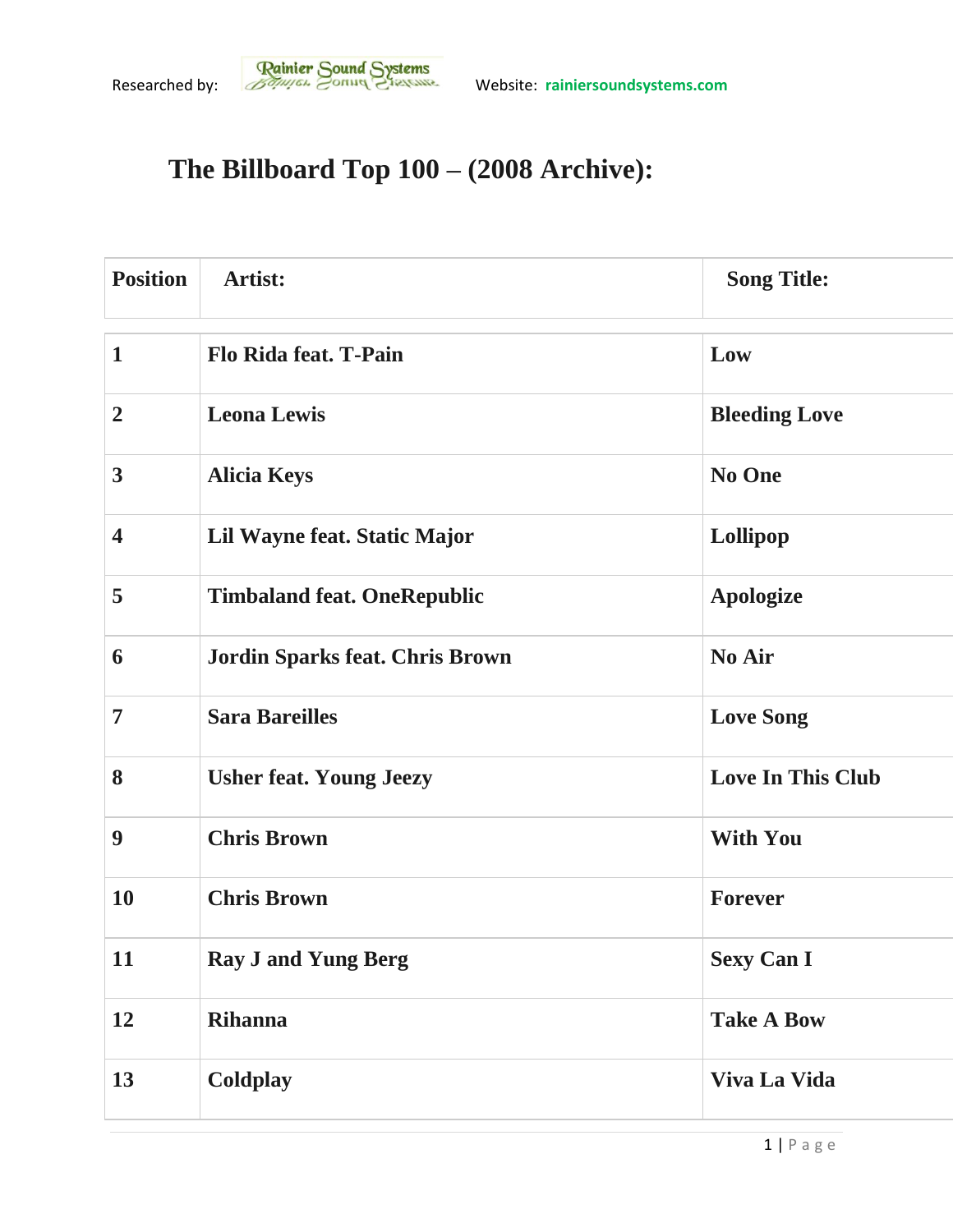| <b>Position</b> | Artist:                                | <b>Song Title:</b>           |
|-----------------|----------------------------------------|------------------------------|
| 14              | <b>Katy Perry</b>                      | <b>I Kissed A Girl</b>       |
| 15              | T.I.                                   | <b>Whatever You Like</b>     |
| 16              | <b>Rihanna</b>                         | <b>Disturbia</b>             |
| 17              | <b>Rihanna</b>                         | Don't Stop the Music         |
| 18              | <b>Natasha Bedingfield</b>             | <b>Pocketful of Sunshine</b> |
| 19              | <b>Chris Brown feat. T-Pain</b>        | <b>Kiss Kiss</b>             |
| 20              | $Ne-Yo$                                | <b>Closer</b>                |
| 21              | <b>Colbie Caillat</b>                  | <b>Bubbly</b>                |
| 22              | <b>Mariah Carey</b>                    | <b>Touch My Body</b>         |
| 23              | <b>Madonna feat. Justin Timberlake</b> | <b>4 Minutes</b>             |
| 24              | <b>Pink</b>                            | So What                      |
| 25              | <b>Finger Eleven</b>                   | <b>Paralyzer</b>             |
| 26              | Fergie                                 | <b>Clumsy</b>                |
| 27              | <b>Jason Mraz</b>                      | I'm Yours                    |
| 28              | <b>Jesse McCartney</b>                 | Leavin'                      |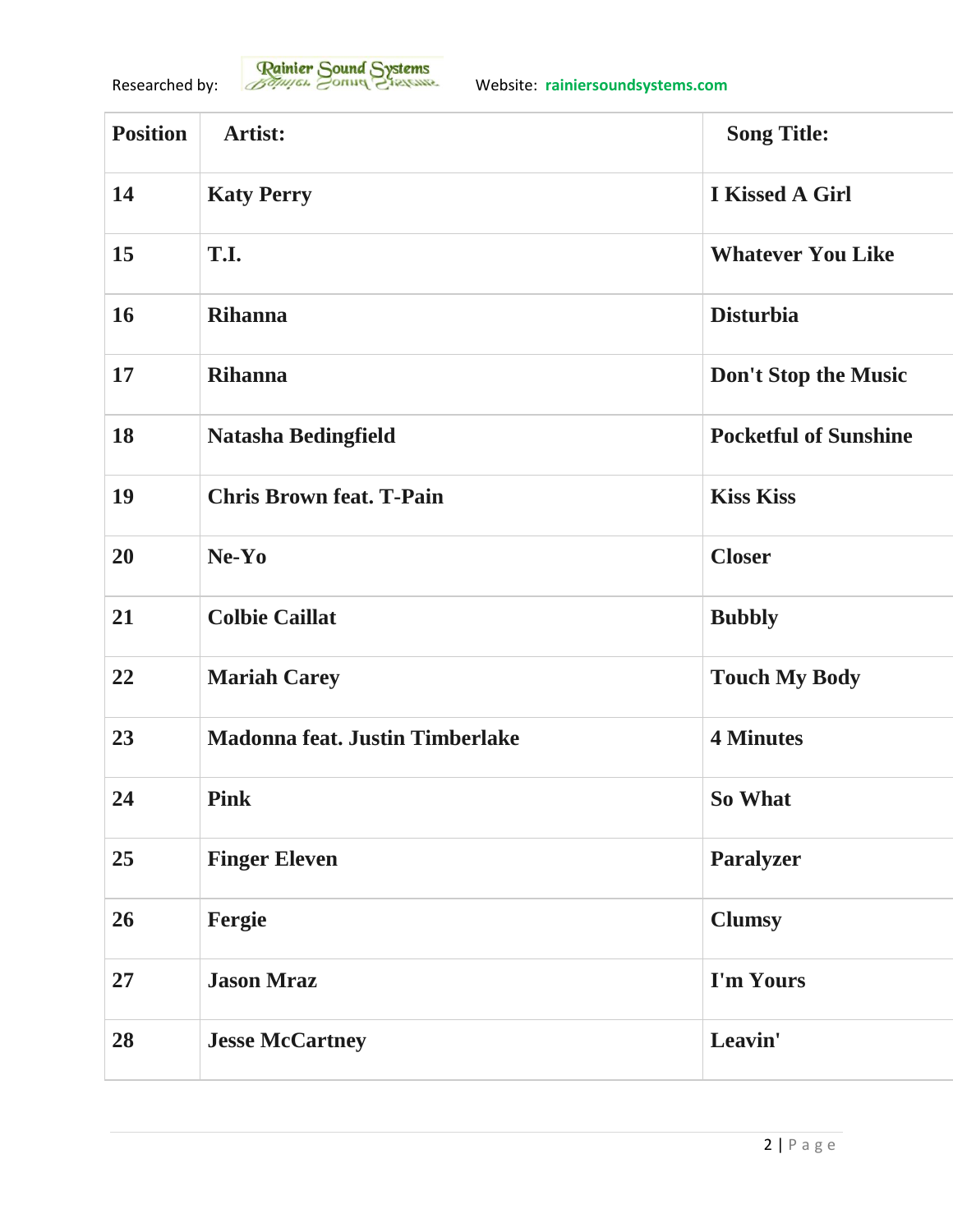| <b>Position</b> | Artist:                              | <b>Song Title:</b>         |
|-----------------|--------------------------------------|----------------------------|
| 29              | <b>Kardinal Offishall feat. Akon</b> | <b>Dangerous</b>           |
| 30              | <b>Jordin Sparks</b>                 | <b>Tattoo</b>              |
| 31              | <b>Miley Cyrus</b>                   | <b>See You Again</b>       |
| 32              | <b>Metro Station</b>                 | <b>Shake It</b>            |
| 33              | <b>OneRepublic</b>                   | <b>Stop And Stare</b>      |
| 34              | <b>Sean Kingston</b>                 | <b>Take You There</b>      |
| 35              | M.I.A.                               | <b>Paper Planes</b>        |
| 36              | <b>Katy Perry</b>                    | <b>Hot N Cold</b>          |
| 37              | <b>T.I. feat. Rihanna</b>            | <b>Live Your Life</b>      |
| 38              | <b>Plies feat. Ne-Yo</b>             | <b>Bust It Baby Part 2</b> |
| 39              | <b>Estelle feat. Kanye West</b>      | <b>American Boy</b>        |
| 40              | Lil Wayne feat. T-Pain               | <b>Got Money</b>           |
| 41              | <b>Taylor Swift</b>                  | <b>Our Song</b>            |
| 42              | <b>Danity Kane</b>                   | <b>Damaged</b>             |
| 43              | <b>Lil Wayne</b>                     | A Milli                    |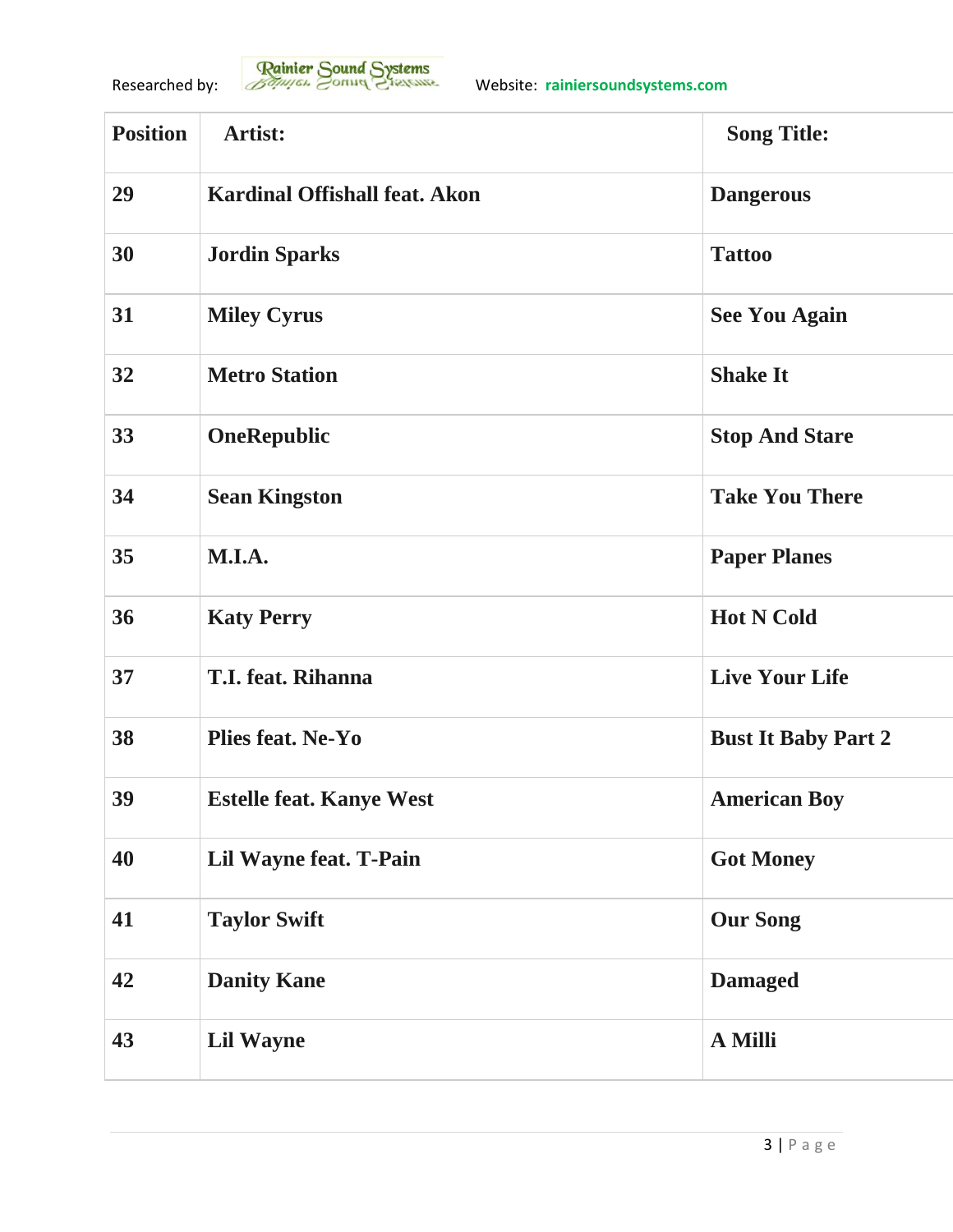| <b>Position</b> | Artist:                                       | <b>Song Title:</b>                              |
|-----------------|-----------------------------------------------|-------------------------------------------------|
| 44              | <b>Buckcherry</b>                             | <b>Sorry</b>                                    |
| 45              | <b>Webbie feat. Lil' Phat and Lil' Boosie</b> | Independent                                     |
| 46              | <b>T-Pain feat. Lil Wayne</b>                 | <b>Can't Believe It</b>                         |
| 47              | <b>Alicia Keys</b>                            | <b>Like You'll Never See Me</b><br><b>Again</b> |
| 48              | <b>Taylor Swift</b>                           | <b>Teardrops On My Guitar</b>                   |
| 49              | <b>Pussycat Dolls</b>                         | <b>When I Grow Up</b>                           |
| 50              | <b>Snoop Dogg</b>                             | <b>Sensual Seduction</b>                        |
| 51              | <b>Colby O'Donis feat. Akon</b>               | <b>What You Got</b>                             |
| 52              | <b>3 Doors Down</b>                           | It'S Not My Time                                |
| 53              | <b>Leona Lewis</b>                            | <b>Better In Time</b>                           |
| 54              | <b>Soulja Boy Tell'em</b>                     | <b>Crank That (Soulja Boy)</b>                  |
| 55              | <b>Linkin Park</b>                            | <b>Shadow Of The Day</b>                        |
| 56              | Wyclef Jean feat. Akon, Lil Wayne and Niia    | <b>Sweetest Girl (Dollar Bill)</b>              |
| 57              | Ne-Yo                                         | <b>Miss Independent</b>                         |
| 58              | <b>Secondhand Serenade</b>                    | <b>Fall For You</b>                             |
|                 |                                               |                                                 |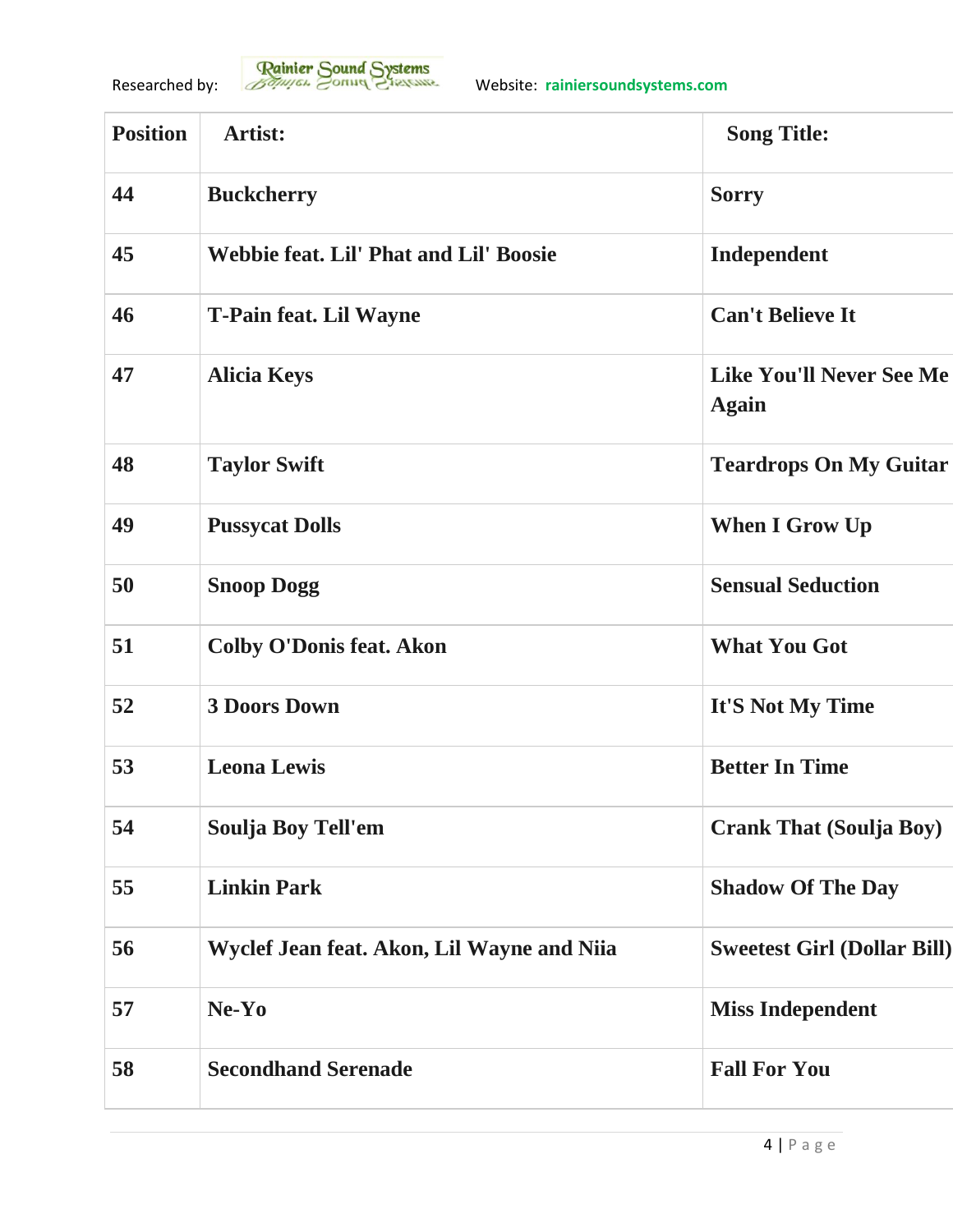| <b>Position</b> | Artist:                                                           | <b>Song Title:</b>                |
|-----------------|-------------------------------------------------------------------|-----------------------------------|
| 59              | Flo Rida feat. will.i.am                                          | In The Ayer                       |
| 60              | <b>John Mayer</b>                                                 | <b>Say</b>                        |
| 61              | <b>Jordin Sparks</b>                                              | <b>One Step at A Time</b>         |
| 62              | Rihanna feat. Ne-Yo                                               | <b>Hate That I Love You</b>       |
| 63              | <b>Lupe Fiasco feat. Matthew Santos</b>                           | <b>Superstar</b>                  |
| 64              | <b>J. Holiday</b>                                                 | <b>Suffocate</b>                  |
| 65              | <b>Kevin Rudolf feat. Lil Wayne</b>                               | <b>Let It Rock</b>                |
| 66              | <b>David Banner feat. Chris Brown</b>                             | <b>Get Like Me</b>                |
| 67              | <b>Colbie Caillat</b>                                             | <b>Realize</b>                    |
| 68              | <b>Young Jeezy feat. Kanye West</b>                               | Put On                            |
| 69              | <b>David Cook</b>                                                 | The Time Of My Life               |
| 70              | Three 6 Mafia feat. Project Pat, Young D and<br><b>Superpower</b> | <b>Lolli Lolli (Pop That Body</b> |
| 71              | <b>Baby Bash feat. T-Pain</b>                                     | <b>Cyclone</b>                    |
| 72              | Natasha Bedingfield feat. Sean Kingston                           | <b>Love Like This</b>             |
| 73              | <b>Jonas Brothers</b>                                             | <b>Burnin'</b> Up                 |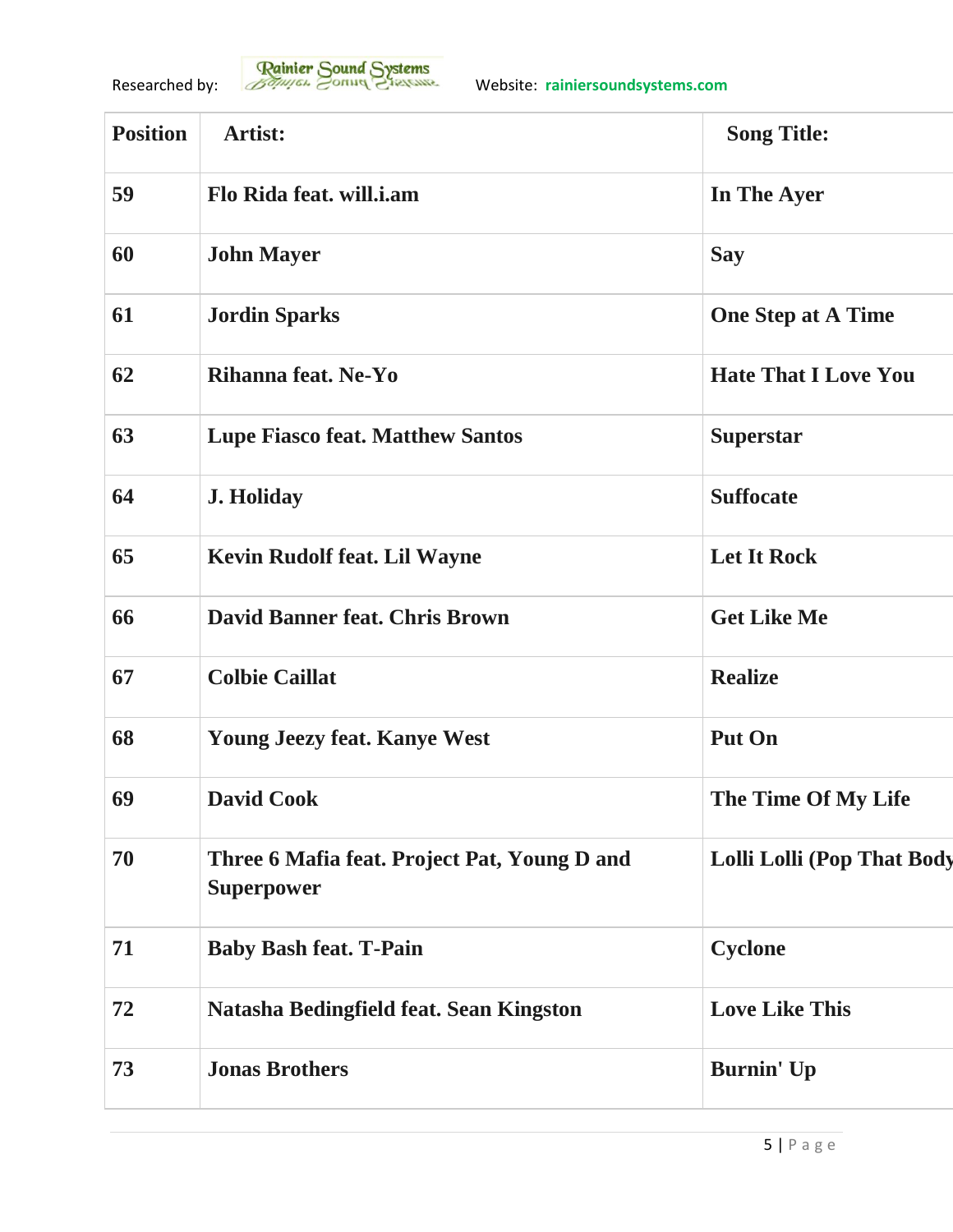| <b>Position</b> | Artist:                        | <b>Song Title:</b>         |
|-----------------|--------------------------------|----------------------------|
| 74              | <b>Kanye West</b>              | <b>Love Lockdown</b>       |
| 75              | <b>The-Dream</b>               | <b>I Luv Your Girl</b>     |
| 76              | David Archuleta                | <b>Crush</b>               |
| 77              | <b>Plies feat. Akon</b>        | <b>Hypnotized</b>          |
| 78              | Fergie                         | <b>Big Girls Don't Cry</b> |
| 79              | <b>Kanye West feat. T-Pain</b> | <b>Good Life</b>           |
| 80              | <b>Britney Spears</b>          | Womanizer                  |
| 81              | <b>Taylor Swift</b>            | <b>Love Story</b>          |
| 82              | Mary J. Blige                  | <b>Just Fine</b>           |
| 83              | <b>Britney Spears</b>          | <b>Piece Of Me</b>         |
| 84              | <b>Rick Ross feat. T-Pain</b>  | <b>The Boss</b>            |
| 85              | <b>Kid Rock</b>                | <b>All Summer Long</b>     |
| 86              | <b>Trey Songz</b>              | <b>Can't Help But Wait</b> |
| 87              | <b>Gavin DeGraw</b>            | In Love With A Girl        |
| 88              | <b>Game feat. Lil Wayne</b>    | <b>My Life</b>             |